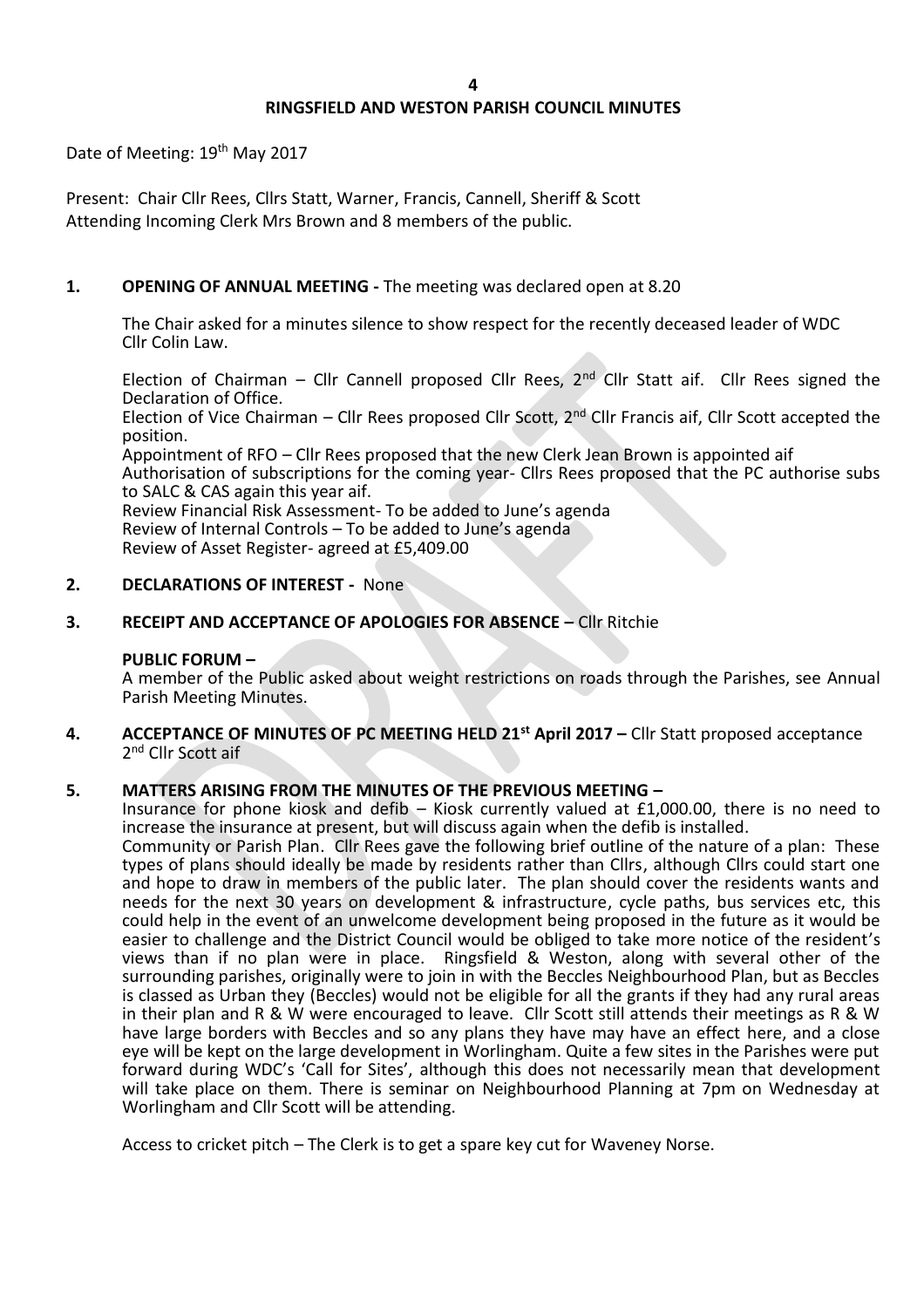## **7 FINANCE**

| 202.90  |
|---------|
| 41.80   |
| 257.07  |
| £501.77 |
|         |

Cllr Rees proposed acceptance and that these accounts are paid, aif

#### **b Accounts already paid -** None

**c Receipts –** Indoor Car Boot Sale £305.00, WDC 1st Half Precept £3250.00

**d Bank Statement Figures-** Not available, the Clerk asked the signatories to sign a form to change the bank account's registered address to the new Clerk's

**e To receive Internal Audit Report –** A review of the internal report was done and signed by the Chair & the Clerk

**g To receive and sign Annual Report for External Auditors** Cllr Warner proposed the report be signed, 2<sup>nd</sup> Cllr Statt aif

**g Review of Asset Register -circulated** The Asset register was agreed at £5408.00

#### **8 CORRESPONDENCE**

Weston & Ellough PCC – Thanking R & W PC for the £100 donation towards the churchyards.

# 9 **PLANNING –**

# a.**Applications Rec'd –**

1) DC/17/1697/ARM. Mr Arnold, The Woods at Harmony Hall. Approval of Reserved Matters of DC/17/1697/ARM. Construction of a dwelling live/work unit – use(proposal), amount, layout, scale, appearance, landscape, access and sustainability.

2) DC/17/1694/FUL. Mr Seely, Sparrow Thicks, Weston. Ground floor extension to kitchen and first floor gable.

3) DC/17/1612/FUL Mr Scase-Jones, Triple Trees, Cucumber Lane. Replacement of existing bungalow with two storey dwelling and subservient connected outbuildings.

4) DC/17/2089/FUL Mr Mrs Frost, Ringsfield Hall. Construction of a single storey rear extension.

Cllr Rees proposed acceptance to items 1, 2 & 4 with the following observations on item 1,  $2<sup>nd</sup>$  Cllr Warner aif. Cllrs will have a site visit to Triple Trees and vote on the item after.

Observations on item 1: That WDC should make sure that their restrictions placed on the outline planning DC/16/1272/OUT are observed and to make it a condition of any permission granted that the kiln should be wood fired, it appears to be run on propane gas at present, there were also concerns raised that in the future the building could be turned into a substantial house.

#### **b Decisions Rec'd–** None

#### **10 REPORTS**

#### **County and District Councillors Reports -** None

**Parish Councillor Reports -** Cllr Scott's update on Beccles Health Centre – he learnt at a meeting with Dr Collins that EC have increased the funding for the Minor Injuries Unit as there are more patients using the service than anticipated. Dr Collins is also concerned with the Phlebotomy Service as the present provider will only take blood from patients registered with the Practice. The Health Centre is short of GPs which make it hard to give appointments and the receptionists are having to deal with abuse from some patients because of this. The old kitchens in the hospital have been converted to 3 rooms for the use of Mr Burton, the eye Consultant. The Friends of Beccles Hospital have lost confidence in Health East and are presently holding back funding for equipment etc